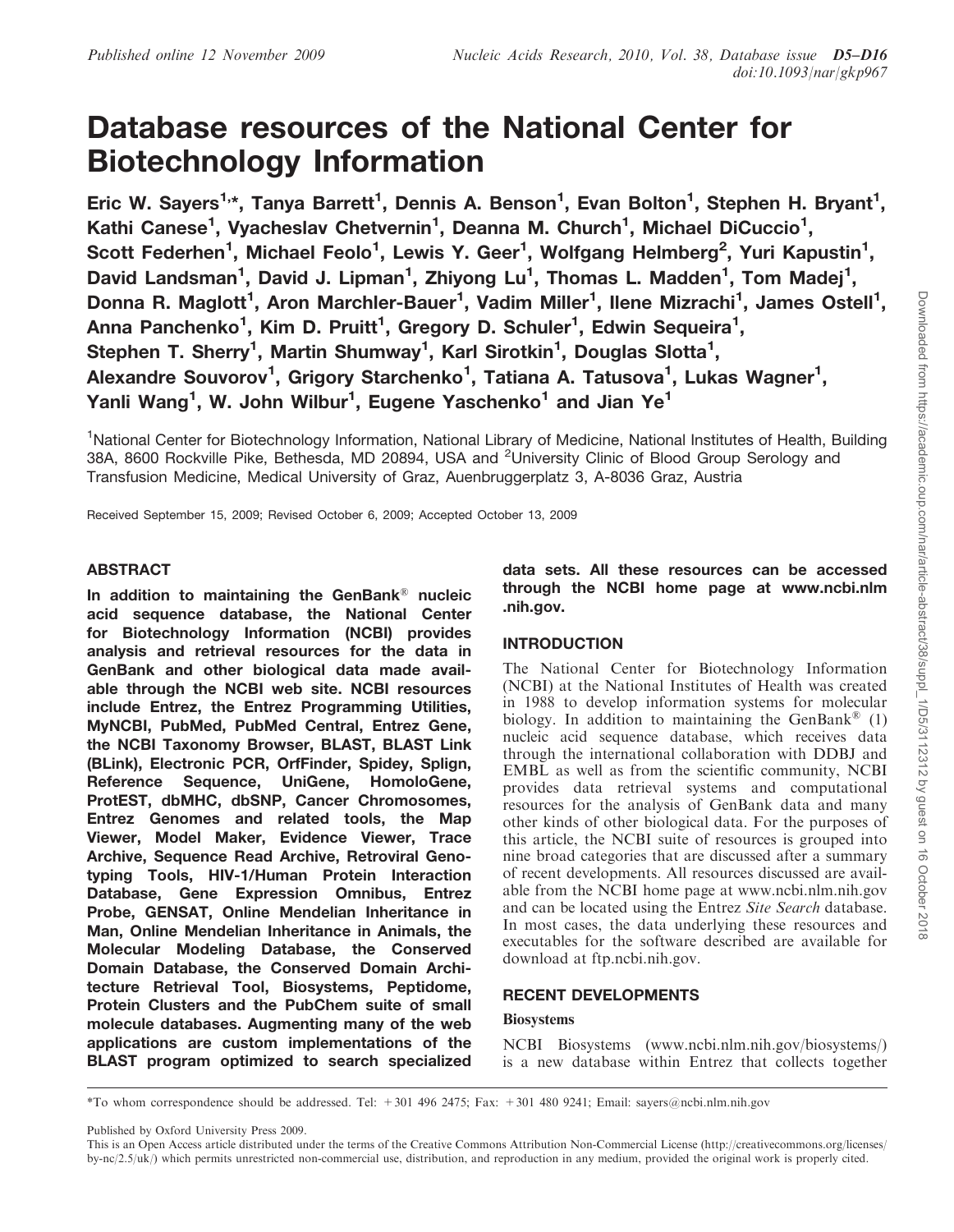molecules that interact in a biological system, such as a biochemical pathway or disease. Currently, Biosystems receives data from two sources: the Kyoto Encyclopedia of Genes and Genomes (2–4) and the EcoCyc subset of the BioCyc database (5). These source databases provide diagrams of pathways that display the various components with their substrates and products, as well as links to relevant literature. In addition to being linked to such literature in PubMed, each component within a Biosystem record is also linked to the corresponding records in Entrez Gene and Protein, while the substrates and products are linked to records in PubChem (see below) so that the Biosystem record centralizes NCBI data related to the pathway, greatly facilitating computation on such systems.

#### BLAST improvements and updates

There have been three main improvements to the NCBI BLAST web site this year. The first is the addition of Sequence Read Archive (SRA) transcript libraries as a new search set, which includes all public sequences from 454 sequencing systems. These sequences can be searched using the 'Search SRA transcript libraries' link in the 'Specialized BLAST' section of the BLAST web site. NCBI has also reorganized the page for aligning two sequences using BLAST (bl2seq), which now has a search page consistent with the other BLAST pages. On this page, users can enter multiple query sequences and multiple subject sequences, instead of one each as on the older page. The report for the new page is also a standard BLAST report, although a 'Dot Matrix View' is available if only one query and one subject sequence are entered. Finally, the BLASTP report now offers a new 'Multiple Alignment' option that uses COBALT (6) to perform a multiple alignment of the query sequence and any subject sequences listed in the BLAST report. If the user selects this link, a separate multiple alignment search is started and displayed in a separate browser window.

#### COBALT

COBALT (6) is a new multiple alignment algorithm that finds a collection of pairwise constraints derived from both the NCBI Conserved Domain database (CDD) and the sequence similarity programs RPS-BLAST, BLASTP and PHI-BLAST. These pairwise constraints are then incorporated into a progressive multiple alignment. COBALT searches can be launched either from a BLASTP result page or from the main COBALT search page (http://www.ncbi.nlm.nih.gov/tools/cobalt/), where either FASTA sequences or accessions (or a combination thereof) may be entered into the query sequence box. A COBALT report will then be displayed with the input protein titles at the top and the multiple alignment at the bottom. From this page, it also possible to get a tree view for the multiple alignment or to launch a modified search using the 'Edit and Resubmit' link. In the near future, the tool will provide additional display and download options such as gapped FASTA.

#### Discovery components within the Entrez system

Underlying and connecting the several databases within the Entrez system is an extensive network of links and precalculated similarity data that have been relatively inaccessible to users. In an effort to assist researchers in finding these links and using them to discover interesting relationships within the NCBI databases, NCBI is developing three types of 'discovery components' on Entrez web pages: sensors, which analyze search queries and display data potentially related to the query terms; database 'ads', which promote links to highly relevant data in a different database; and analysis tools, which provide further insight on the record being viewed. Examples of such components released so far include the citation and gene sensors in PubMed that, respectively, activate when citation elements or gene symbols appear in a query; the PubMed Central (PMC) and threedimensional (3D) structure ads on PubMed abstract pages that provide links to free full-text articles or 3D structures reported by the paper; and BLAST and Primer-BLAST links provided on nucleotide sequence records. As part of this effort, the nucleotide and protein record pages were redesigned to highlight numerous links from sequences to related data including literature, Reference Sequences (RefSeqs), genes, gene homologs, transcript clusters, clones and conserved domains.

#### GeneReviews and GeneTests

NCBI now hosts GeneReviews and GeneTests, two resources developed by a team led by Roberta A. Pagon, University of Washington. GeneReviews (www.ncbi.nlm .nih.gov/bookshelf/br.fcgi?book=gene) is a compendium of continually updated, expert-authored and peerreviewed disease descriptions that relate genetic testing to the diagnosis, management and genetic counseling of patients and families with specific inherited conditions (7,8). These reviews can be searched via the GeneReviews tab at the GeneTests home page (www.ncbi.nlm.nih.gov/ sites/GeneTests/), NCBI's Bookshelf site, NCBI's All Databases interface or major web search engines.

The GeneTests Laboratory Directory and Clinic Directory list information voluntarily provided by laboratories about their tests and services and by genetics clinics about their clinical genetics services. As appropriate, users can search by a disease name, gene symbol, protein name, clinical genetics service and information about a lab/clinic, such as its name, director and location. Clinics in the USA can also be found via a map-based search. Together, GeneReviews and the GeneTests directories support the integration of information on genetic disorders and genetic testing into a single resource to facilitate the care of patients and families with inherited conditions.

#### H1N1 influenza sequences

In response to the 2009 H1N1 influenza outbreak, NCBI provided a new web page as part of the NCBI Influenza Virus Resource (described below) that allows direct access to all H1N1 sequences as they are submitted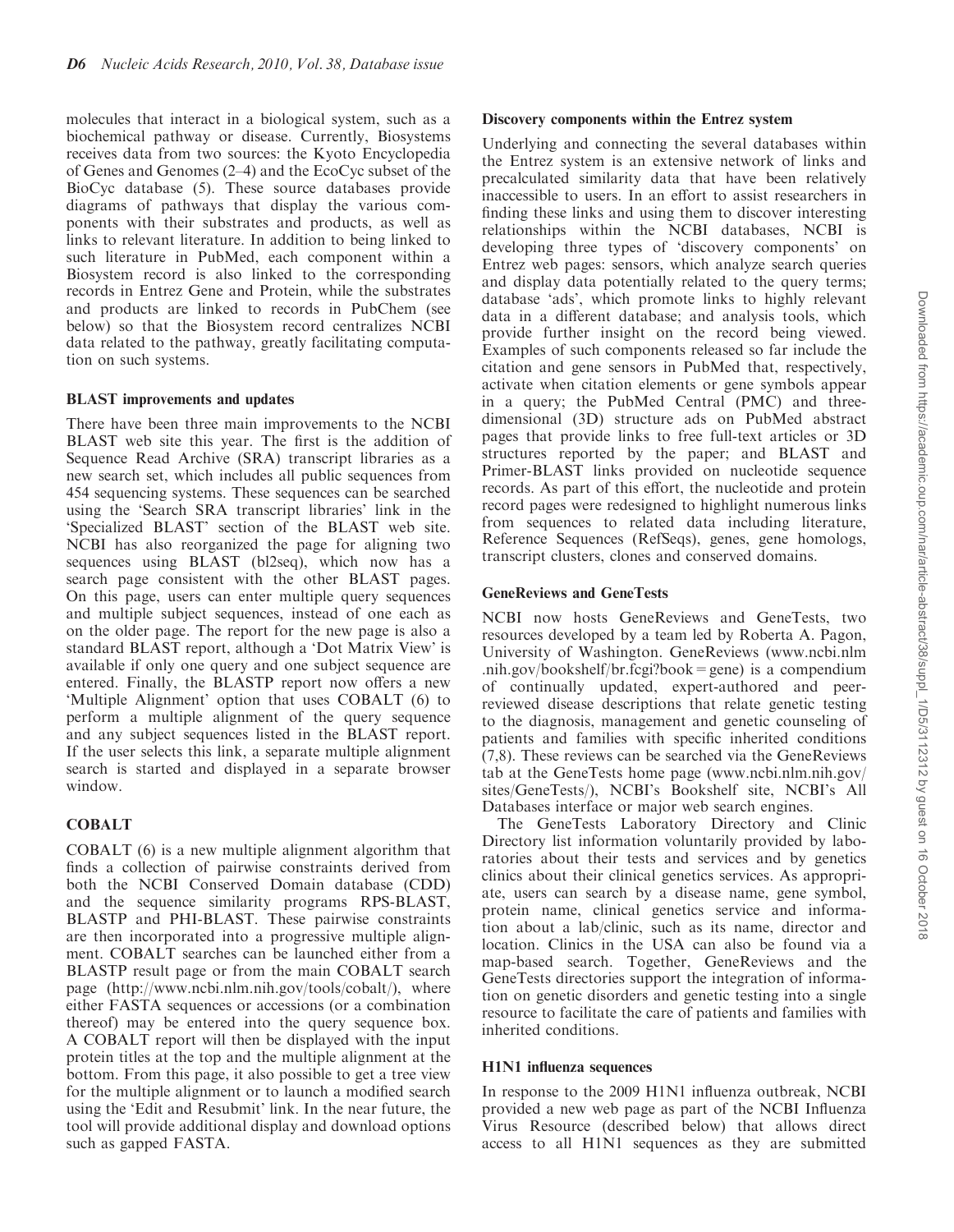(www.ncbi.nlm.nih.go/genomes/FLU/SwineFlu.html).

From this page, users can download all available sequences (currently 5000) in a single batch. In addition, NCBI has created a record in the Projects database (project ID 37813) to centralize all data related to the H1N1 influenza virus.

## MyNCBI updates

MyNCBI allows users to store personal configuration options such as search filters, LinkOut preferences and document delivery providers. After logging into their MyNCBI account, a user can save searches and arrange to receive periodic emails containing updated search results. A MyNCBI feature called 'Collections' allows users to save search results and bibliographies indefinitely. Several enhancements have been made to MyNCBI in the past year, particularly regarding sharing information with other users. A new 'Shared Settings' panel provides a single interface where a user can select settings to be shared, and then by constructing a simple URL and providing it to other users, the entire group can access these common settings. In MyNCBI, both collections and bibliographies can now be set as either private or public, the latter of which can be shared with multiple users. Finally, the Recent Activity feature has been dramatically expanded to include up to 6 months of activity within MyNCBI, rather than only a user's previous five actions.

## Peptidome

Peptidome (9) is a new data repository for tandem mass spectrometry peptide and protein identification data generated by the scientific community. Data from all stages of a mass spectrometry experiment are captured, including original mass spectra files, experimental metadata and conclusion-level results. The submission process is facilitated through acceptance of data in commonly used open formats, and all submissions undergo syntactic validation and curation in an effort to uphold data integrity and quality. Peptidome is not restricted to specific organisms, instruments or experiment types; data from any tandem mass spectrometry experiment and from any species are accepted. In addition to data storage, web-based interfaces are available to help users query, browse and explore individual peptides, proteins or entire samples and studies. Metadata for all public samples and studies along with that for the associated proteins in each sample are loaded into Entrez Peptidome.

## PubChem 3D and PC3D

PubChem now provides 3D conformers for  $\sim$ 70% of the 25 million records in the PubChem Compound database. Currently, only one conformer is provided for each compound, and these conformers are not necessarily at minimum energy but are low energy conformers selected from a theoretical model (for more information, see pubchem.ncbi.nlm.nih.gov/release3d.html). PubChem also provides precomputed neighboring of all 3D conformers via the 'Similar Conformers' link in Entrez.

Nucleic Acids Research, 2010, Vol. 38, Database issue D7

## Sequence Read Archive in Entrez

Macintosh and Linux platforms.

In 2009, the Sequence Read Archive (SRA, see below) (10), a repository for data generated by next-generation sequencing technologies, was added to the Entrez system of databases, thereby allowing the SRA data to be searched using fielded text queries and more easily linked with related data at NCBI. Within Entrez SRA (www.ncbi.nlm.nih.gov/sra/), the data are organized into four types of records: studies (SRP accessions), experiments (SRX accessions), samples (SRS accessions) and runs (SRR accessions). Studies contain one or more experiments, each of which contains one or more runs, each of which in turn may contain data on tens of millions of individual reads. The various record types representing data from a study are all linked to one another within Entrez, allowing users to browse the data easily on the web.

## dbVar—Database of genomic structural variation

In 2009, NCBI launched a new database of genomic structural variations called dbVar (www.ncbi.nlm.nih.gov/ projects/dbvar/). While the site is not yet fully functional, NCBI is accepting submissions to dbVar and provides FTP access to these data. At the time of this writing, dbVar contained seven studies with >400 000 reported variants.

# THE ENTREZ SEARCH AND RETRIEVAL SYSTEM

# Entrez databases

Entrez (11) is an integrated database retrieval system that provides access to a diverse set of 38 databases that together contain over 400 million records (Table 1). Entrez supports text searching using simple Boolean queries, downloading of data in various formats and linking of records between databases based on biological relationships. In their simplest form, these links may be crossreferences between a sequence and the abstract of the paper in which it is reported, or between a protein sequence and its coding DNA sequence or its 3D structure. Computationally derived links between 'neighboring records', such as those based on computed similarities among sequences or among PubMed abstracts, allow rapid access to groups of related records. A service called LinkOut expands the range of links to include external services, such as organism-specific genome databases. The records retrieved in Entrez can be displayed in many formats and downloaded singly or in batches.

## Entrez programming utilities

The Entrez Programming Utilities (E-Utilities) are a suite of eight server-side programs supporting a uniform set of parameters used to search, link and download data from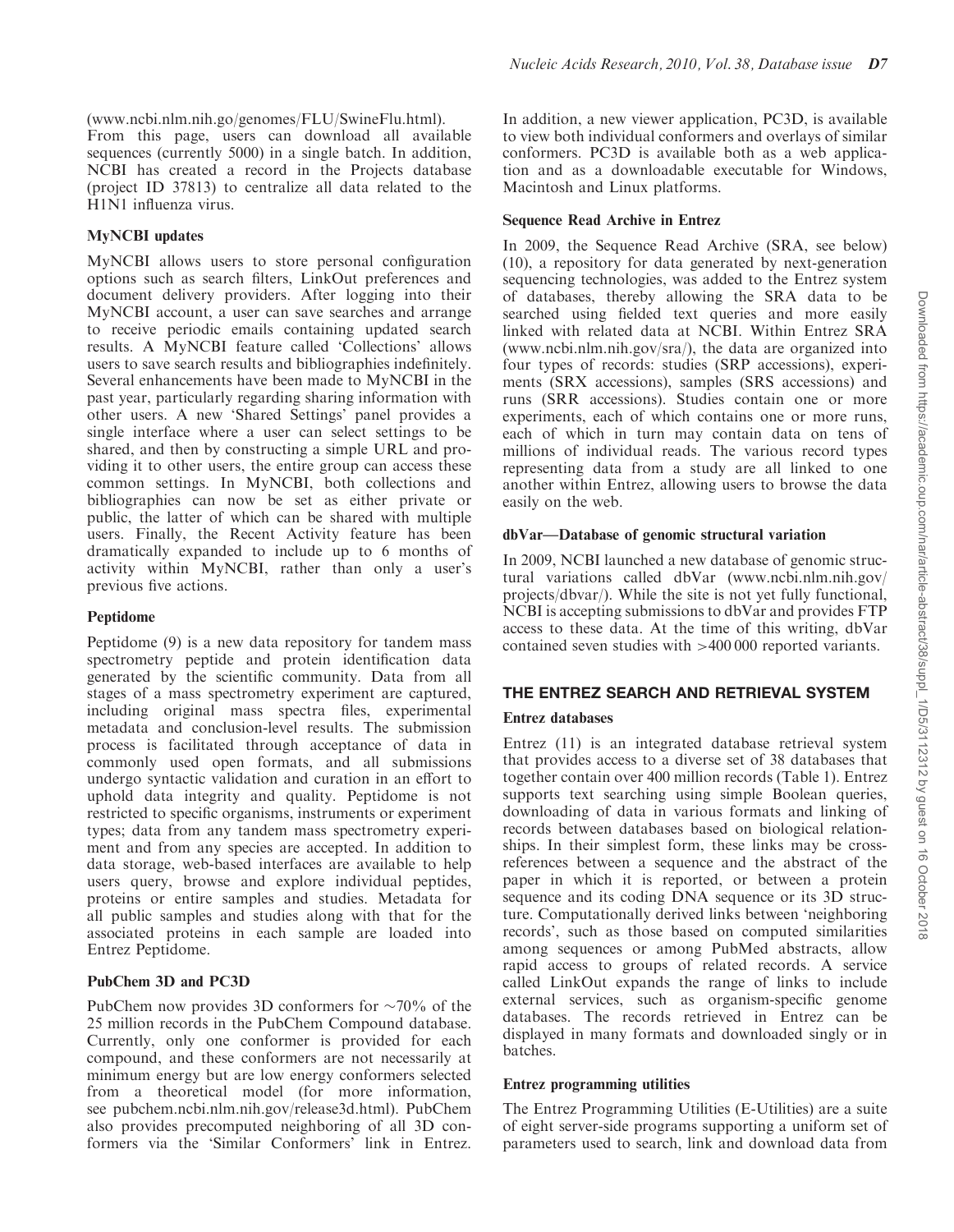the Entrez databases. EInfo provides basic statistics on a given database, including the last update date and lists of all search fields and available links. ESearch returns the identifiers of records that match an Entrez text query, and when combined with EFetch or ESummary provides a mechanism for downloading the corresponding data records. ELink gives users access to the vast array of links within Entrez so that data related to an input set can be retrieved. By assembling URL or Simple Object Access Protocol calls to the E-utilities within simple scripts, users can create powerful applications to automate Entrez functions to accomplish batch tasks that are impractical using web browsers. Instructions for using the E-Utilities are found under the 'Entrez Tools' link on the NCBI home page.

#### Taxonomy

The NCBI taxonomy database serves as a central organizing principle for the Entrez biological databases and provides links to all data for each taxonomic node,

Table 1. The Entrez Databases (as of 8/14/2009)

| Database              | Records       | Section within this article        |
|-----------------------|---------------|------------------------------------|
| Nucleotide            | 78 783 103    | Genes and Associated Sequences     |
| <b>EST</b>            | 62838170      | Genes and Associated Sequences     |
| PubChem               | 61056228      | Small Molecules and Bioassays      |
| Substance             |               |                                    |
| <b>SNP</b>            | 59 806 469    | Genotypes and Phenotypes           |
| <b>GEO</b> Profiles   | 42 751 725    | Gene Expression                    |
| Protein               | 28 475 324    | Genes and Associated Sequences     |
| <b>GSS</b>            | 25 787 403    | Genes and Associated Sequences     |
| PubChem               | 25 668 433    | Small Molecules and Bioassays      |
| Compound              |               |                                    |
| PubMed                | 19 076 621    | Literature Resources               |
| Probe                 | 10 187 129    | Gene Expression                    |
| Gene                  | 6 2 6 1 4 2 0 | Genes and Associated Sequences     |
| UniGene               | 3645645       | Genes and Associated Sequences     |
| PubMed Central        | 1834865       | Literature Resources               |
| <b>NLM</b> Catalog    | 1 394 522     | Literature Resources               |
| Taxonomy              | 525252        | Entrez Search and Retreival System |
| UniSTS                | 524629        | Genes and Associated Sequences     |
| Protein Clusters      | 413052        | Genomes                            |
| 3D Domains            | 280897        | Molecular Structure and Proteomics |
| <b>Books</b>          | 237535        | Literature Resources               |
| MeSH                  | 211794        | Literature Resources               |
| Cancer                | 134570        | Genomes                            |
| Chromosomes           |               |                                    |
| Homologene            | 123767        | Genes and Associated Sequences     |
| PopSet                | 101569        | Genes and Associated Sequences     |
| Biosystems            | 96559         | Recent Developments                |
| <b>GENSAT</b>         | 91458         | Gene Expression                    |
| dbGaP                 | 62335         | Genotypes and Phenotypes           |
| Structure             | 59329         | Molecular Structure and Proteomics |
| <b>CDD</b>            | 34735         | Molecular Structure and Proteomics |
| Journals              | 23939         | Literature Resources               |
| <b>GEO</b> Datasets   | 21358         | Gene Expression                    |
| <b>OMIM</b>           | 20548         | Genotypes and Phenotypes           |
| Site Search           | 25070         | Introduction                       |
| Genome                | 10777         | Genomes                            |
| SRA                   | 6562          | Recent Developments                |
| Projects <sup>a</sup> | 5234          | Genomes                            |
| <b>OMIA</b>           | 2599          | Genotypes and Phenotypes           |
| PubChem Bioassay      | 1691          | Small Molecules and Bioassays      |
| Peptidome             | 79            | Recent Developments                |

<sup>a</sup>Formerly known as Genome Project.

from superkingdoms to subspecies. The database is growing at the rate of 2500 new taxa per month and indexes almost 320 000 organisms named at the genus level or lower that are represented in Entrez by at least one nucleotide or protein sequence. The Taxonomy Browser can be used to view the taxonomic position or retrieve data from any of the Entrez databases for a particular organism or group.

## THE BLAST FAMILY OF SEQUENCE-SIMILARITY SEARCH PROGRAMS

The BLAST programs (12–14) perform sequencesimilarity searches against a variety of nucleotide and protein databases, returning a set of gapped alignments with links to full sequence records as well as to related transcript clusters (UniGene), annotated gene loci (Gene), 3D structures [Molecular Modeling Database (MMDB)] or microarray studies [Gene Expression Omnibus (GEO)]. The NCBI web interface for BLAST allows users to assign titles to searches, to review recent search results and to save parameter sets in MyNCBI for future use. The basic BLAST programs are also available as standalone command line programs, as network clients and as a local web server package at ftp.ncbi.nih.gov/ blast/executables/LATEST/ (Table 2).

#### BLAST databases

The default database for nucleotide BLAST searches (Human Genomic Plus Transcript) contains human RefSeq transcript and genomic sequences arising from the NCBI annotation of the human genome. Searches of this database generate a tabular display that partitions the BLAST hits by sequence type (genomic or transcript) and allows sorting by BLAST score, percent identity within the alignment and the percent of the query sequence contained in the alignment. A similar database is available for

Table 2. Selected NCBI software available for download

| Software                         | Available binaries          | Category within this<br>article       |
|----------------------------------|-----------------------------|---------------------------------------|
| <b>BLAST</b><br>(stand alone)    | Win, Mac, LINUX,<br>Solaris | <b>BLAST</b>                          |
| <b>BLAST</b><br>(network client) | Win, Mac, LINUX,<br>Solaris | <b>BLAST</b>                          |
| <b>BLAST</b><br>(web server)     | Mac, LINUX, Solaris         | <b>BLAST</b>                          |
| $CD$ -Tree                       | Win, Mac                    | Molecular Structure<br>and Proteomics |
| Cn3D                             | Win, Mac, LINUX,<br>Solaris | Molecular Structure<br>and Proteomics |
| PC <sub>3</sub> D                | Win, Mac, LINUX             | Recent Developments                   |
| $e$ -PCR                         | Win, LINUX                  | Genes and Associated<br>Sequences     |
| gene2xml                         | Win, Mac, LINUX,<br>Solaris | Genes and Associated<br>Sequences     |
| <b>OMSSA</b>                     | Win, Mac, LINUX             | Molecular Structure<br>and Proteomics |
| splign                           | LINUX, Solaris              | Genes and Associated<br>Sequences     |
| tbl2asn                          | Win, Mac, LINUX,<br>Solaris | Genomes                               |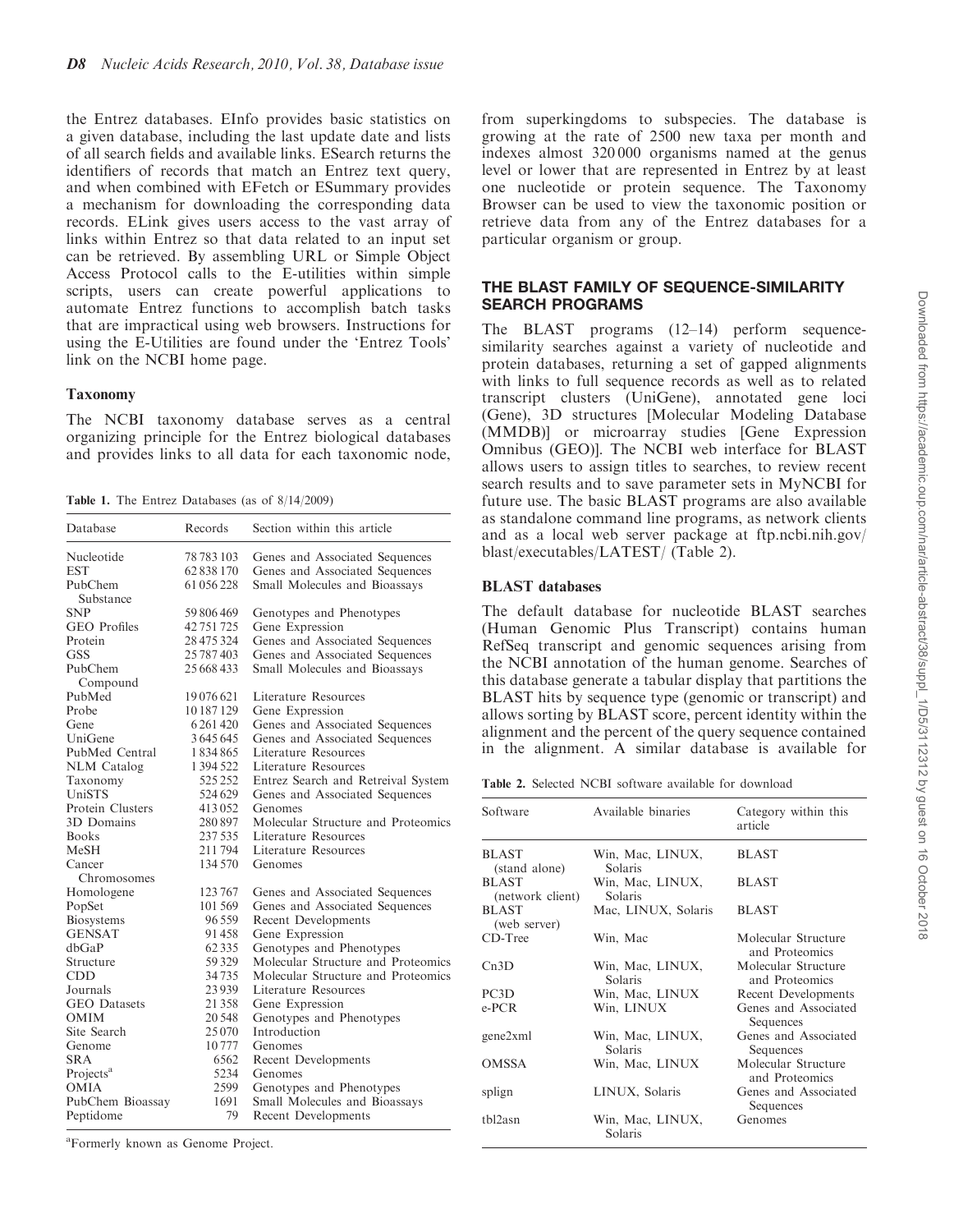the mouse. Several other databases are also available and are described in links from the BLAST input form. Each of these databases can be limited to an arbitrary taxonomic node or those records satisfying any Entrez query.

For proteins, the default database (nr) is a nonredundant set of all coding sequence translations translations from GenBank along with all RefSeq, Swiss-Prot, Protein Data Bank (PDB), Protein Information Resource (PIR) and Protein Research Foundation (PRF) proteins. Subsets of this database are also available, such as PDB or Swiss-Prot sequences, along with separate databases for sequences from patents and environmental samples. Like the nucleotide databases, these collections can be limited by taxonomy or an arbitrary Entrez query.

#### BLAST output formats

Standard BLAST output formats include the default pairwise alignment, several query-anchored multiple sequence alignment formats, an easily-parsable Hit Table and a report that organizes the BLAST hits by taxonomy. A 'pairwise with identities' mode better highlights differences between the query and a target sequence. A Tree View option for the web BLAST service creates a dendrogram that clusters sequences according to their distances from the query sequence. Each alignment returned by BLAST is scored and assigned a measure of statistical significance, called the expectation value (E-value). The alignments returned can be limited by an E-value threshold or range.

#### Genomic BLAST

NCBI maintains Genomic BLAST pages for >100 organisms shown in the Map Viewer. By default, genomic BLAST searches the genomic sequence of an organism, but additional databases are also available, such as the nucleotide and protein RefSeqs annotated on the genomic sequence, as well as sets of sequences such as Expressed Sequence Tags (ESTs) that are mapped to the genomic sequence. The default search program for the NCBI Genomic BLAST pages is MegaBLAST (15), a faster version of standard nucleotide BLAST designed to find alignments between nearly identical sequences, typically from the same species. It is available through a separate web interface that handles batch nucleotide queries and can be used to search the rapidly growing Trace Archive as well as the standard BLAST databases. For rapid cross-species nucleotide queries, NCBI offers Discontiguous MegaBLAST, which uses a noncontiguous word match (16) as the nucleus for its alignments. Discontiguous MegaBLAST is far more rapid than a translated search such as blastx, yet maintains a competitive degree of sensitivity when comparing coding regions.

#### LITERATURE RESOURCES

#### PubMed

The PubMed database now contains >19 million citations dating back to the 1860s from >21 000 life science journals. Over 10.5 million of these citations have abstracts, the earliest from the 1880s, and 10 million of these citations have links to their full-text articles. PubMed is heavily linked to other core Entrez databases, where it provides a crucial bridge between the data of molecular biology and the scientific literature. PubMed records are also linked to one another within Entrez as 'related articles' on the basis of computationally detected similarities using indexed Medical Subject Heading (MeSH) (17) terms and the text of titles and abstracts. The default Abstract display format shows the abstract of a paper along with succinct descriptions of the top five related articles and numerous Discovery Components (see above), increasing the potential for the discovery of important relationships.

## PubMed Central

PubMed Central (PMC) (18), a digital archive of peerreviewed journals in the life sciences, now contains over 1.8 million full-text articles, growing by 12% over the past year. More than 635 journals, including Nucleic Acids Research, deposit the full text of their articles in PMC. Publisher participation in PMC requires a commitment to free access to full text, either immediately after publication or within a 12-month period. As a consequence of the mandatory NIH Public Access Policy that went into effect on 7 April 2008, PMC is also the repository for all final peer-reviewed manuscripts arising from research using NIH funds. All PMC articles are identified in PubMed search results and PMC itself can be searched using Entrez.

#### The NCBI Bookshelf, the NLM Catalog and the Journals database

The NCBI Bookshelf is a collection of over 150 online textbooks and biomedical books made available in collaboration with authors and publishers. As a separate Entrez database, the content of the Bookshelf can be searched using text queries or can be found through links from other Entrez databases, particularly PubMed, PMC, Gene and Online Mendelian Inheritance in Man (OMIM). Rather than treating each book as a whole that can be read sequentially, the Bookshelf represents the books as a collection of over 235 000 units of content, such as sections, subsections and chapters. Once within one of these content units, users can navigate to other areas of the book or search for specific content within the book.

The NLM Catalog provides bibliographic data for almost 1.4 million NLM holdings including journals, books, manuscripts, computer software, audio recordings and other electronic resources. Each record is linked to the NLM LocatorPlus service as well as related catalog records with similar title words or associated MeSH terms. The Journals database contains all journals referenced in any Entrez database. Currently holding almost 24 000 records, the database indexes for each journal the title abbreviation, the International Organization for Standardization abbreviation, publication data and links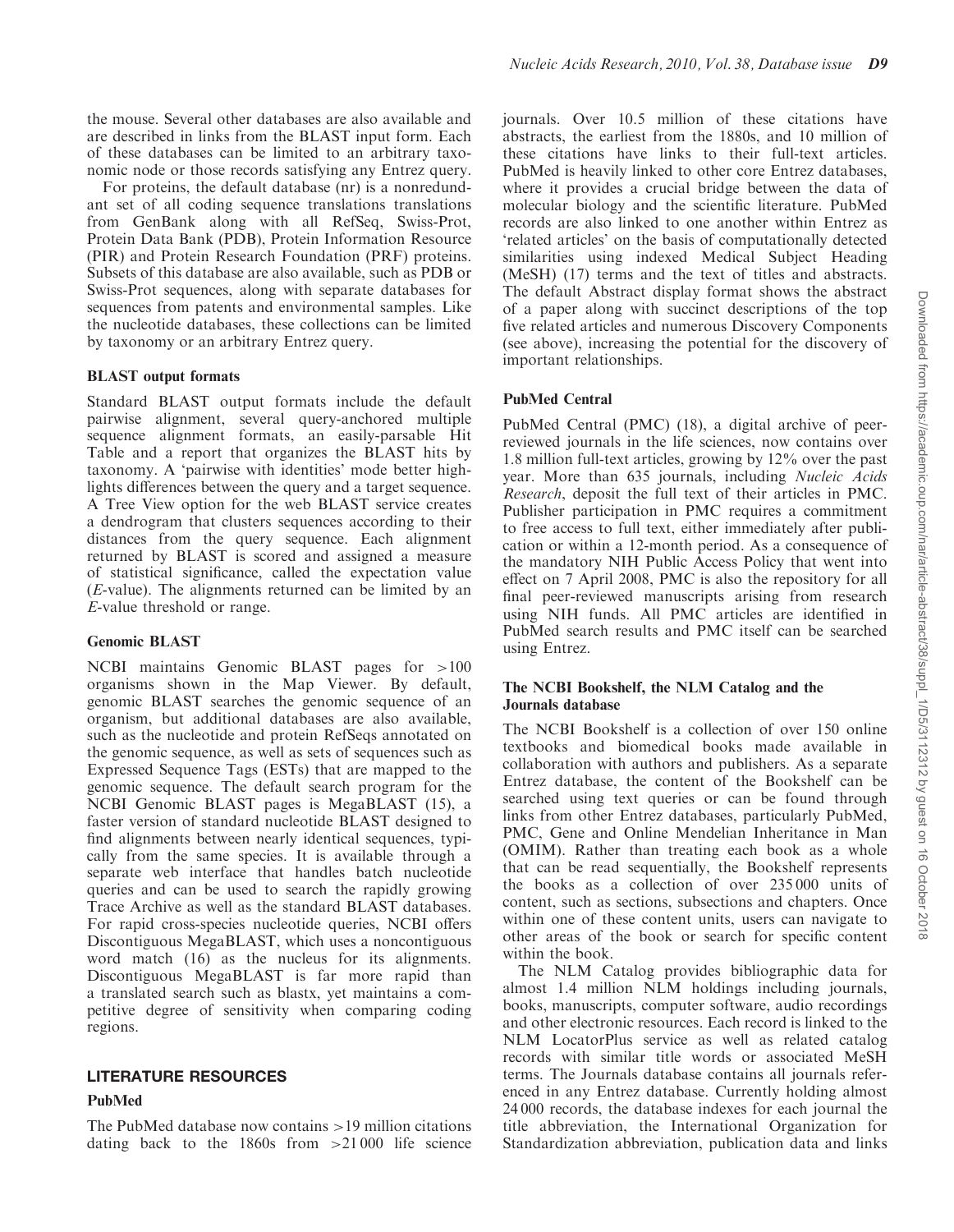to the NLM catalog and all Entrez records associated with articles from that journal.

#### GENES AND ASSOCIATED SEQUENCES

#### Databases

Entrez Gene. Entrez Gene (19) provides an interface to curated sequences and descriptive information about genes with links to NCBI's Map Viewer, Evidence Viewer, Model Maker, BLink, protein domains from the CDD and other gene-related resources. Gene contains data for >5.4 million genes from over 6200 organisms. These data are accumulated and maintained through several international collaborations in addition to curation by in-house staff. Links within Gene to the newest citations in PubMed are maintained by curators and provided as Gene References into Function (GeneRIF). The complete Entrez Gene data set, as well as organism-specific subsets, is available in the compact NCBI ASN.1 format on the NCBI FTP site. The gene2xml tool converts the native Gene ASN.1 format into XML and is available at ftp.ncbi.nih.gov/toolbox/ ncbi tools/converters/by program/gene2xml.

UniGene and ProtEST. UniGene (20) is a system for partitioning transcript sequences (including ESTs) from GenBank into a nonredundant set of clusters, each of which represents a potential gene locus. UniGene clusters are created for all organisms for which there are 70 000 or more ESTs in GenBank and includes ESTs for 56 animals, 43 plants and fungi and another 6 eukaryotes. UniGene databases are updated weekly with new EST sequences, and bimonthly with newly characterized sequences. As an aid to identifying a UniGene cluster, ProtEST presents precomputed BLAST alignments between protein sequences from model organisms and the six-frame translations of nucleotide sequences in UniGene.

Homologene. HomoloGene is a system that automatically detects homologs, including paralogs and orthologs, among the genes of 20 completely sequenced eukaryotic genomes. HomoloGene reports include homology and phenotype information drawn from OMIM (21), Mouse Genome Informatics (22), Zebrafish Information Network (23), Saccharomyces Genome Database (24), Clusters of Orthologous Groups (COGs) (25) and FlyBase (26). The HomoloGene Downloader, appearing under the 'Download' link in HomoloGene displays, retrieves transcript, protein or genomic sequences for the genes in a HomoloGene group; in the case of genomic sequence, upstream and downstream regions may be specified.

Reference sequences. The NCBI RefSeq database (27) is a nonredundant set of curated and computationally derived sequences for transcripts, proteins and genomic regions. The number of records in the RefSeq collection has grown by 42% over the past year so that Release 36 (July 2009) contains 4.0 million nucleotide and 8.2 million protein sequences representing over 8600 organisms. RefSeq sequences can be searched and retrieved from the Entrez Nucleotide and Protein databases, and the complete RefSeq collection is available in the RefSeq directory on the NCBI FTP site.

Sequences from GenBank and other sources. Sequences from GenBank (1) can be searched in and retrieved from three Entrez databases: Nucleotide, EST and Genome Survey Sequence (GSS) (specified as nuccore, nucest and nucgss within the E-utilities). Entrez Nucleotide contains all GenBank sequences except those within the EST or GSS GenBank divisions. The database also contains whole genome shotgun (WGS) sequences, Third Party Annotation sequences and sequences imported from the Entrez Structure database. Conceptual translations of any coding sequences in these records are placed in the Entrez Protein database. The EST database contains all records within the EST division of GenBank, a collection of first-pass single-read cDNA sequences that include no annotated biological features. Similarly, the GSS database corresponds to the GSS division of GenBank, which contains first-pass single-read genomic sequences that rarely include annotated biological features.

#### Analysis tools

Open Reading Frame Finder, Spidey and Splign. NCBI provides several tools that assist in identifying coding sequences in genomic DNA. The Open Reading Frame (ORF) Finder (www.ncbi.nlm.nih.gov/projects/gorf/) performs a six-frame translation of a nucleotide sequence and returns the location of each ORF within a specified size range. Spidey aligns a set of eukaryotic mRNA sequences to a single genomic sequence taking into account predicted splice sites and using one of four splice-site models (Vertebrate, Drosophila, C. elegans, Plant).

Splign (28) (www.ncbi.nlm.nih.gov/sutils/splign/splign .cgi) is a utility for computing cDNA-to-genomic sequence alignments that is accurate in determining splice sites, tolerant of sequencing errors and supports cross-species alignments. Splign uses a version of the Needleman–Wunsch algorithm (29) that accounts for splice signals in combination with a compartmentalization algorithm to identify possible locations of genes and their copies. A link to download a standalone version designed for large-scale processing is provided on the Splign web page.

Electronic PCR. Forward electronic PCR (e-PCR) searches for matches to Sequence Tagged Site (STS) primer pairs in the UniSTS database of over 520 000 markers. Reverse e-PCR is used to estimate the genomic binding site, amplicon size and specificity for sets of primer pairs by searching against genomic and transcript databases. Both e-PCR binaries and source code are available at ftp.ncbi.nlm.nih.gov/pub/schuler/e-PCR.

The Conserved CDS database. The Conserved CDS database (CCDS) project (www.ncbi.nlm.nih.gov/ CCDS/) is a collaborative effort among NCBI, the European Bioinformatics Institute, the Wellcome Trust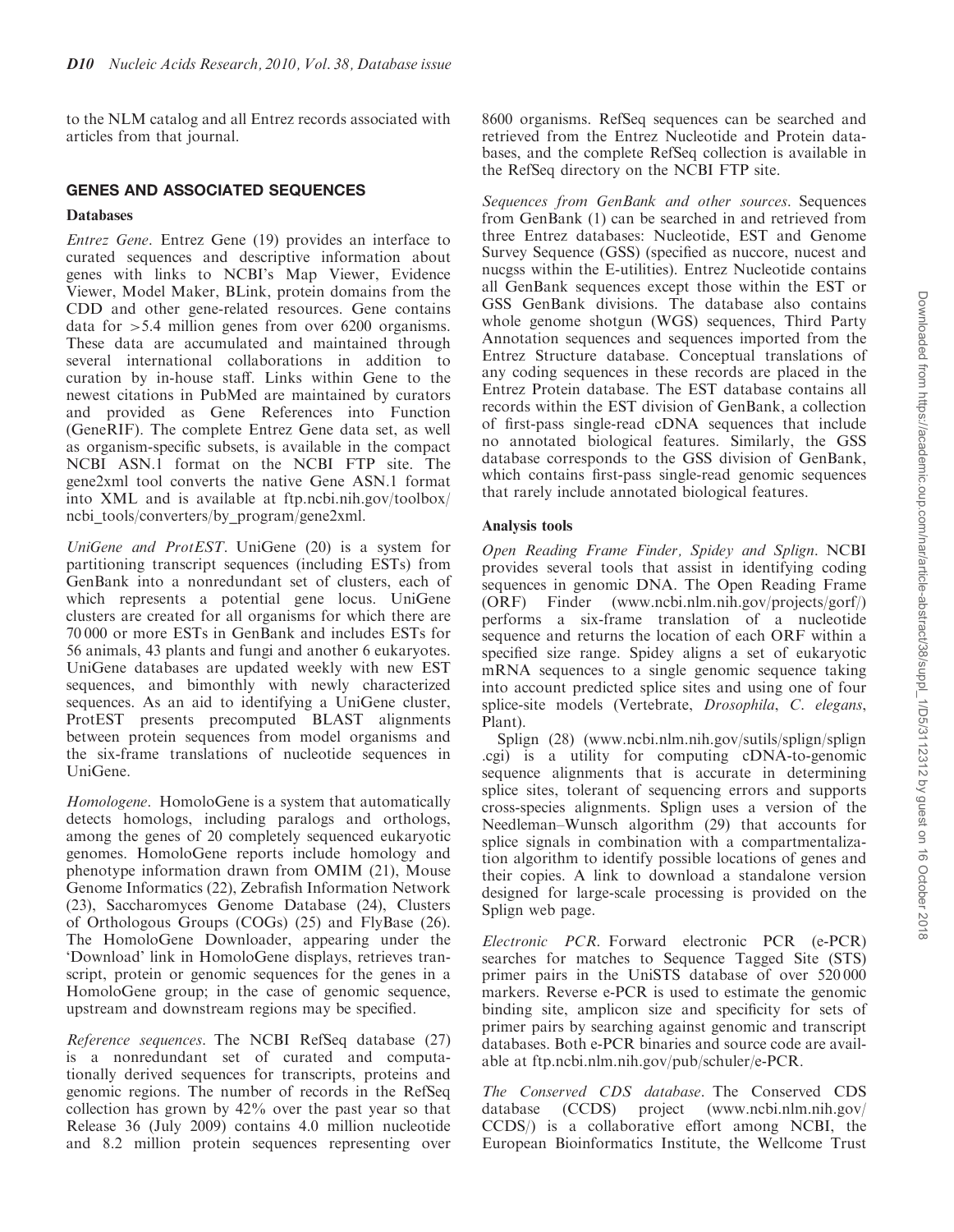Sanger Institute and University of California, Santa Cruz (UCSC) to identify a set of human and mouse protein coding regions that are consistently annotated and of high quality. To date, the CCDS contains over 20 100 human and 17 700 mouse CDS annotations. The web interface to the CCDS allows searches by gene or sequence identifiers and provides links to Entrez Gene, record revisions histories, transcript and proteins sequences and gene views in Map Viewer, the Ensemble Genome Browser, the UCSC Genome Browser and the Sanger Institute Vega Browser. The CCDS sequence data are available at ftp.ncbi.nlm.nih.gov/pub/CCDS/.

#### GENOMES

#### Databases

Entrez Genome. Entrez Genome (30) provides access to genomic sequences from the RefSeq collection and is a convenient portal both for retrieving such sequences from multiple organisms and for viewing small genomes, such as those from prokaryotes. Currently, the database contains complete genomes for >1000 microbes and 3400 viruses, as well as for over 2000 eukaryotic organelles. For higher eukaryotes, the Genome database includes genomes for 32 species, as well as data from almost 550 WGS projects for 80 species. More than 20% of the almost 11 000 total sequences were added in the past year. For higher eukaryotes, Entrez Genome provides direct links to the NCBI Map Viewer; for prokaryotes, viruses and eukaryotic organelles, specialized viewers and BLAST pages are available. The Plant Genomes Central web page serves as a portal to completed plant genomes, to information on plant genome sequencing projects or to other resources at NCBI such as the plant Genomic BLAST pages or Map Viewer.

Entrez Projects. The Entrez Projects database, formerly known as Entrez Genome Project, provides an overview of the status of a variety of genomic projects, ranging from large-scale sequencing and assembly projects to projects focused on a particular locus, such as 16S ribosomal RNA or a notable medical event, such as the 2009 H1N1 flu outbreak. While over  $90\%$  of the  $>5200$ projects are traditional single-organism sequencing projects, the scope of the database continues to expand so that it now includes viral population projects, metagenome and environmental sampling projects, comparative genomics projects and transcriptome projects. Entrez Projects links to project data in the other Entrez databases, such as Entrez Nucleotide and Genome and to a variety of other NCBI and external resources. For prokaryotic organisms, Entrez Projects indexes a number of characteristics of interest to biologists such as organism morphology and motility, pathogenicity and environmental requirements such as salinity, temperature, oxygen levels and pH range. NCBI encourages depositors to register their projects early in their development so that project data can be linked via the project ID to other NCBI-hosted data at the earliest opportunity.

The Trace and Assembly Archives. The Trace Archive contains over 2 billion traces (12% human) from gel and capillary electrophoresis sequencers. More than 4500 species are represented. The Trace Assembly Archive links reads in the Trace Archive with genetic sequences in GenBank. An Assembly Viewer displays multiple alignments of assembled reads against consensus sequences to provide support for GenBank deposits.

Sequence Read Archive (SRA). The Sequence Read Archive (10) is a repository for sequencing data generated from the new generation of sequencers, including the Roche-454 GS and FLX, Illumina Genome Analyzer, Applied Biosystems SOLiD System, Helicos Heliscope and CompleteGenomics platforms. Since its inception in 2007, the SRA has accumulated over 10 Tbp of biological sequence data. The SRA is part of the Entrez search system, and SRA data sets are linked to PubMed, WGS, GEO, Database of Genotypes and Phenotypes (dbGaP) and Projects databases. Sequence read BLAST searches are now offered for transcript and whole genome sequence data sets from 454 Sequencing systems, and regular expression pattern matching against short reads of all types is now possible. A version of the SRA has been deployed behind dbGaP authorized access in order to provide archive services for human sequencing data under usage or privacy restrictions.

#### Analysis tools and resources

Map Viewer. The NCBI Map Viewer (www.ncbi.nlm.nih .gov/mapview/) displays genome assemblies, genetic and physical markers and the results of annotation and other analyses using sets of aligned maps for 110 organisms. The available maps vary by organism and may include cytogenetic maps, physical maps and a variety of sequence-based maps. Maps from multiple organisms or multiple assemblies for the same organism can be displayed in a single view. Map Viewer also can display previous genome builds and can produce convenient formats for downloading data.

Model maker and evidence viewer. Model Maker is used to construct transcript models using combinations of putative exons derived from ab initio predictions or from the alignment of GenBank transcripts, including ESTs and RefSeqs, to the NCBI human genome assembly. The Evidence Viewer summarizes the sequence evidence supporting a gene annotation by displaying alignments of RefSeq and GenBank transcripts, along with ESTs, to genomic contigs. The tool also shows detailed alignments for each exon, and highlights mismatches between the transcript and genomic sequences.

Cancer Chromosomes. Cancer Chromosomes (31) contains data on human and mouse chromosomal aberrations, such as deletions and translocations, which are associated with cancer. Cancer Chromosomes consists of three databases: the NCI/NCBI SKY (Spectral Karyotyping)/M-FISH (Multiplex-FISH) and CGH (Comparative Genomic Hybridization) Database, the National Cancer Institute Mitelman Database of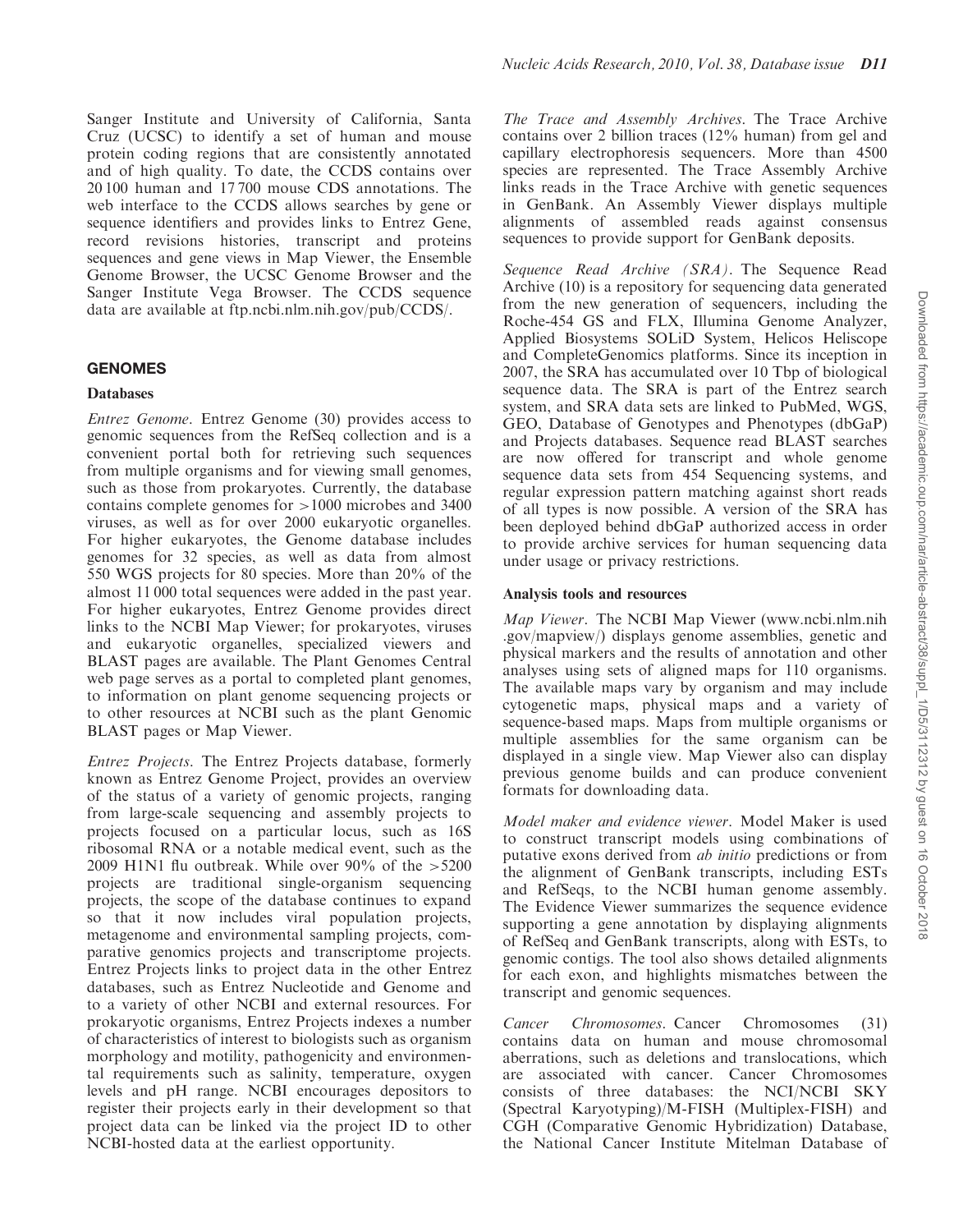Chromosome Aberrations in Cancer (32) and the NCI Recurrent Chromosome Aberrations in Cancer database. Graphical schematics of each aberration in the SKY/ M-FISH and CGH collections are available along with clinical case information and links to relevant literature. Cancer Chromosomes also provides similarity reports that list terms common to a group of records returned by a search, including similarities between CGH data and karyotypes.

TaxPlot, GenePlot and gMap. TaxPlot plots similarities in the proteomes of two organisms to that of a reference organism for complete prokaryotic and eukaryotic genomes. A related tool, GenePlot, generates plots of protein similarity for a pair of complete microbial genomes to visualize deleted, transposed or inverted genomic segments. The gMap tool combines the results of precomputed whole microbial genome comparisons with on-the-fly BLAST comparisons, clustering genomes with similar nucleotide sequences, and then graphically depicting the precomputed segments of similarity.

Protein Clusters. The Protein Clusters database (www .ncbi.nlm.nih.gov/proteinclusters/) contains over 280 000 sets of almost identical RefSeq proteins encoded by complete prokaryotic, mitochondrial or chloroplast genomes and organized in a taxonomic hierarchy (33). These clusters are used as a basis for genome-wide comparison at NCBI as well as to provide simplified BLAST searches via Concise Microbial Protein BLAST (www. ncbi.nlm.nih.gov/genomes/prokhits.cgi). Protein Clusters provides annotations, publications, domains, structures, external links and analysis tools, including multiple sequence alignments and phylogenetic trees.

Influenza genome resources. The Influenza Genome Sequencing Project (IGSP) (34) is providing researchers with a growing collection of over 40 000 virus sequences essential to the identification of the genetic determinants of influenza pathogenicity. NCBI's Influenza Virus Resource links the IGSP project data via PubMed to the most recent scientific literature on influenza as well as to a number of online analysis tools and databases. These databases include NCBI's Influenza Virus Sequence Database, comprised of over 70 000 influenza sequences in the GenBank and RefSeq databases, as well as other Entrez databases containing 113 000 influenza protein sequences, 140 influenza protein structures and 490 influenza population studies. An online influenza genome annotation tool analyzes a novel sequence and produces output in a 'feature table' format that can be used by NCBI's GenBank submission tools such as tbl $2$ asn  $(1)$ .

## GENEOTYPES AND PHENOTYPES

## Database of Genotypes and Phenotypes (dbGaP)

The correlation of genetic and environmental factors with human disease is vital to the development of diagnostic and therapeutic techniques. Large-scale genotype studies

that provide the data for such analysis run the gamut from genome-wide association surveys, medical sequencing, molecular diagnostic assays and surveys of association between genotype and nonclinical traits. Within Entrez, dbGaP (35) (www.ncbi.nlm.nih.gov/gap/) archives, distributes and supports submission of data that correlate genomic characteristics with observable traits. This database is an approved NIH repository for NIH-funded genome-wide association study results (grants.nih.gov/grants/gwas/index.htm). The dbGaP collection has grown rapidly in the past year, from  $\sim$ 25 studies to now >160, each of which can be browsed by name or disease.

To protect the confidentiality of study subjects, dbGaP accepts only de-identified data and requires investigators to go through an authorization process in order to access individual-level data. Study documents, protocols and subject questionnaires are available without restriction. Authorized access data distributed to primary investigators for use in approved research projects includes de-identified phenotypes and genotypes for individual study subjects, pedigrees and some precomputed associations between genotype and phenotype.

#### Database of Single Nucleotide Polymorphisms (dbSNP)

dbSNP (36), a repository for single-base nucleotide substitutions and short deletion and insertion polymorphisms, has nearly 18 million human records and 35 million more from a variety of other organisms. In addition to archiving the sequence that defines the variant, dbSNP maintains information about the validation status, population-specific allele frequencies, literature citations (PubMed) and individual genotypes for clustered reference records (rs numbers). These data are available on the dbSNP FTP site in XML-structured genotype reports that include information about cell lines, pedigree IDs and error flags for genotype inconsistencies and incompatibilities.

In collaboration with Locus Specific Databases (LSDBs), dbSNP integrates information about rare genetic variants with clinical impact. Two web submission forms were created to facilitate submission of LSDB/ clinical variant information and support variant descriptions using the Human Genome Variation Society (HGVS) standards with a RefSeq standard sequence. A user can search and annotate existing variations or submit novel ones, either as a single variation (www.ncbi.nlm.nih. gov/projects/SNP/tranSNP/tranSNP.cgi) or as a batch (www.ncbi.nlm.nih.gov/projects/SNP/tranSNP/VarBatch Sub.cgi).

#### Database cluster for routine clinical applications: dbMHC, dbLRC, dbRBC

dbMHC (www.ncbi.nlm.nih.gov/projects/gv/mhc/) focuses on the major histocompatibility complex (MHC) and contains sequences and frequency distributions for alleles of the MHC, an array of genes that play a central role in the success of organ transplants and an individual's susceptibility to infectious diseases. dbMHC also contains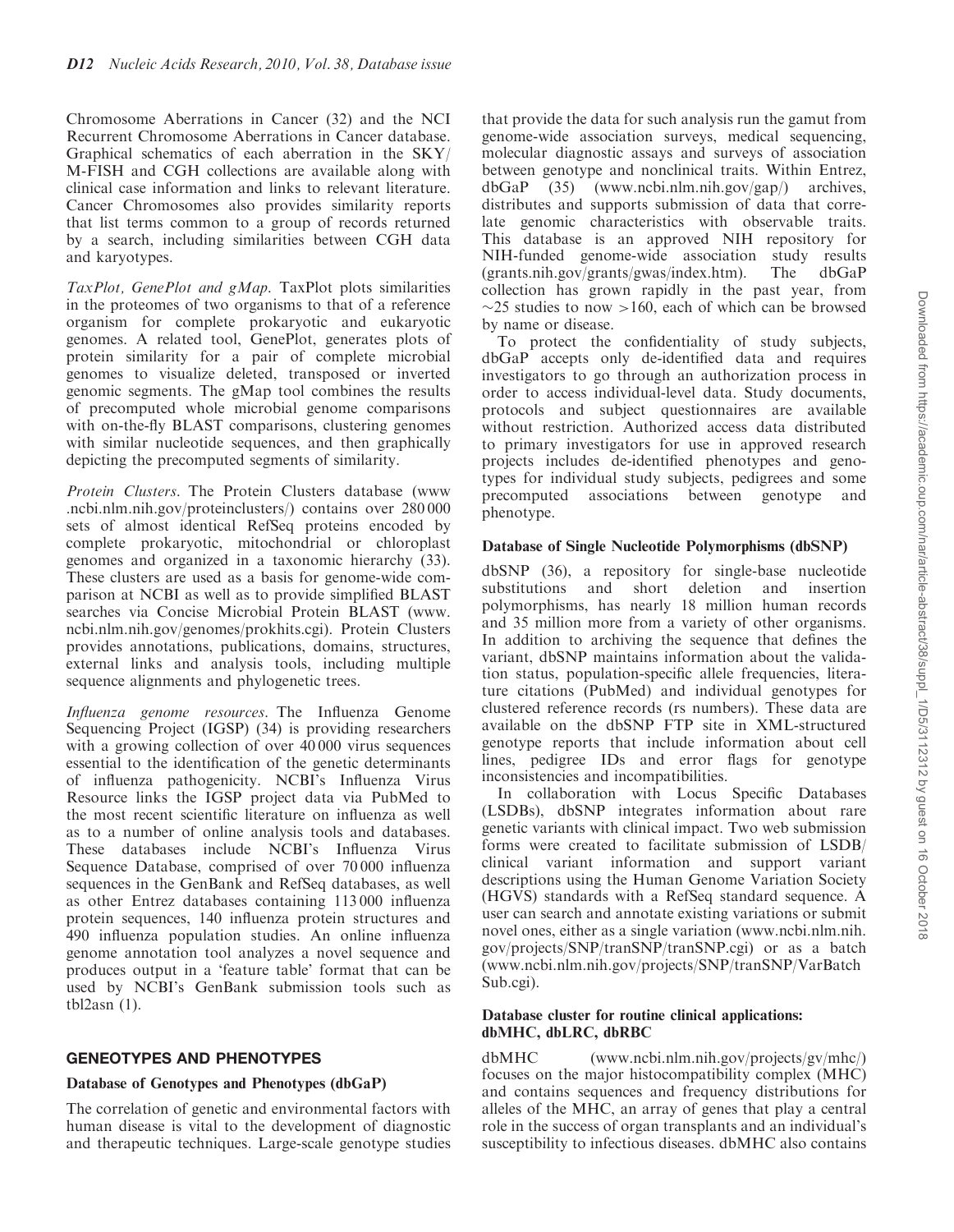HLA genotype and clinical outcome information on hematopoietic cell transplants performed worldwide. dbLRC offers a comprehensive collection of alleles of the leukocyte receptor complex with a focus on KIR genes. dbRBC represents data on genes and their sequences for red blood cell antigens or blood groups. It hosts the Blood Group Antigen Gene Mutation Database (37) and integrates it with resources at NCBI. dbRBC provides general information on individual genes and access to the ISBT allele nomenclature of blood group alleles. All three databases dbMHC, dbLRC and dbRBC provide multiple sequence alignments, analysis tools to interpret homozygous or heterozygous sequencing results (38) and tools for DNA probe alignments.

# OMIM

NCBI provides as part of Entrez the online version of the OMIM catalog of human genes and genetic disorders authored and edited by the late Victor A. McKusick and his staff at The Johns Hopkins University (21). The database contains information on disease phenotypes and genes, including extensive descriptions, gene names, inheritance patterns, map locations, gene polymorphisms and detailed bibliographies. Entrez OMIM contains over 20 500 entries, including data on over 12 900 established gene loci and phenotypic descriptions.

#### Online Mendelian Inheritance in Animals

Online Mendelian Inheritance in Animals (OMIA) is a database of genes, inherited disorders and traits in animal species other than human and mouse, and is authored by Professor Frank Nicholas of the University of Sydney, Australia and colleagues (39). The database holds 2600 records containing textual information and references, as well as links to relevant records from OMIM, PubMed and Entrez Gene.

## GENE EXPRESSION

## GEO

GEO (40) is a data repository and retrieval system for high-throughput functional genomic data generated by microarray and next-generation sequencing technologies. In addition to gene expression data, GEO accepts other categories of experiments including studies of genome copy number variation, genome–protein interaction surveys and methylation profiling studies. The repository can capture fully annotated raw and processed data, enabling compliance with major community-derived scientific reporting standards such as 'Minimum Information about a Microarray Experiment' (41,42). Several data deposit options and formats are supported, including web forms, spreadsheets, XML and plain text. GEO data are housed in two Entrez databases: GEO Profiles, which contains quantitative gene expression measurements for one gene across an experiment, and GEO data sets, which contain entire experiments. Currently, the GEO database hosts over 13 000 experiments submitted by 6500 laboratories and comprising 330 000 samples and

23 billion individual abundance measurements for over 700 organisms.

# GENSAT

GENSAT (43–45) is a gene expression atlas of the mouse central nervous system produced with data supplied by the Rockefeller University and the St Jude Children's Research Hospital. GENSAT (www.ncbi.nlm.nih.gov/ projects/gensat/) catalogs images of histological sections of the mouse brain in which biochemical tags have been used to visualize local gene expression. In addition to search tools, GENSAT provides download, zoom and comparison facilities for the >90 000 images in the collection.

## Probe

The NCBI Probe database is a public registry of nucleic acid reagents designed for use in a wide variety of biomedical research applications, together with information on reagent distributors, probe effectiveness and computed sequence similarities. The Probe database archives 10.2 million probe sequences, among them probes for genotyping, SNP discovery, gene expression, gene silencing and gene mapping. The probe database now provides submission templates to simplify the process of depositing data (www.ncbi.nlm.nih.gov/genome/probe/ doc/Submitting.shtml).

# MOLECULAR STRUCTURE AND PROTEOMICS

## **Databases**

The Molecular Modeling Database. The NCBI MMDB (46) contains experimentally determined coordinate sets from the Protein Data Bank (47), augmented with domain annotations and links to relevant literature, protein and nucleotide sequences, chemicals (PDB heterogens) and conserved domains in CDD (48) as well as structural neighbors computed by the VAST algorithm (49,50) on compact structural domains in the 3D Domains database. Structure record summaries retrieved by text searches display thumbnail images of structures that link to interactive views of the data in Cn3D (51), the NCBI structure and alignment viewer. NCBI also provides precomputed BLAST results against the PDB database for all proteins in Entrez through the 'Related Structures' link.

CDD and Conserved Domain Architecture Retrieval Tool. The CDD (48) contains over 28 000 PSI-BLASTderived Position Specific Score Matrices representing domains taken from the Simple Modular Architecture Research Tool (Smart) (52), Pfam (53), TIGRFAM (54) and from domain alignments derived from COGs and Entrez Protein Clusters. In addition, CDD includes 3100 superfamily records, each of which contains a set of CDs from one or more source databases that generate overlapping annotations on the same protein sequences. The NCBI Conserved Domain Search (CD-Search) service locates conserved domains within a protein sequence, and these results are available for all proteins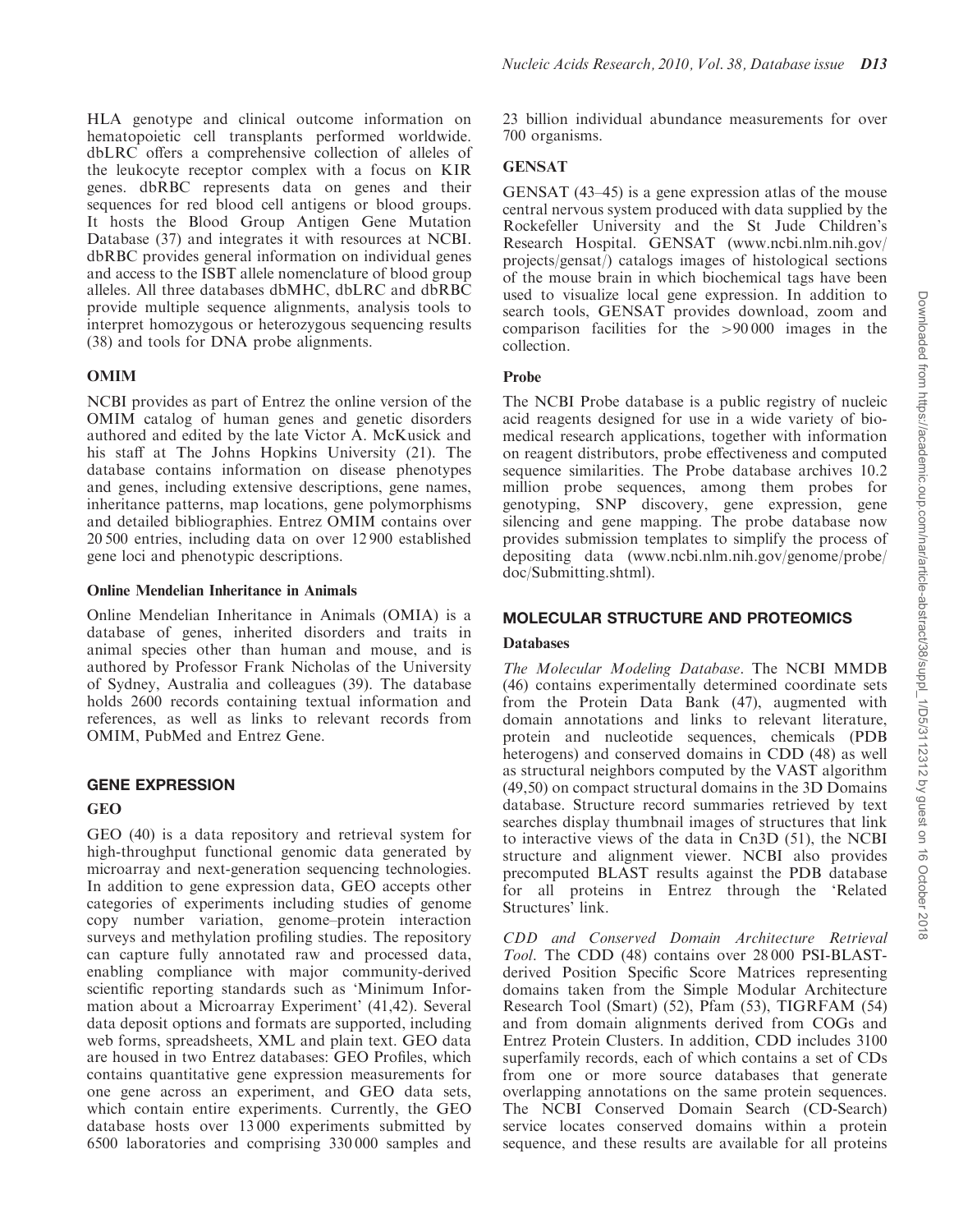in Entrez through the 'Conserved Domains' link. Wherever possible, protein sequences with known 3D structures are included in CDD alignments, which can be viewed along with these structures using Cn3D. Cn3D is also equipped with advanced alignment-editing tools that use variants of PSI-BLAST and threading algorithms. The Conserved Domain Architecture Retrieval Tool allows searches of protein databases on the basis of a conserved domain and returns the domain architectures of database proteins containing the query domain. CD alignments can be viewed, edited or created de novo using CDTree. CDTree uses PSI-BLAST to add new sequences to an existing CD alignment and provides an interface for exploring phylogenetic trends in domain architecture and for building hierarchies of alignmentbased protein domains.

## Analysis Tools

Blink. BLAST Link (BLink) displays precomputed BLAST alignments to similar sequences for each protein sequence in the Entrez databases. BLink can display alignment subsets limited by taxonomic criteria or database of origin, and can generate a multiple sequence alignment of the resulting sequences or launch a BLAST search with the query protein. BLink links are presented on protein records in Entrez as well as within Entrez Gene reports.

The Open Mass Spectrometry Search Algorithm. The Open Mass Spectrometry Search Algorithm (OMSSA) (55) analyzes MS/MS peptide spectra by searching libraries of known protein sequences, assigning significant hits an E-value computed in the same way as the E-value of BLAST. The web interface to OMSSA allows up to 2000 spectra to be analyzed in a single session using either BLAST nr, RefSeq or Swiss-Prot sequence libraries for comparison. Standalone versions of OMSSA that accept larger batches of spectra and allow searches of custom sequence libraries can be downloaded at pubchem.ncbi.nlm.nih.gov/omssa/ download.htm.

HIV-1/Human Protein Interaction Database. The Division of Acquired Immunodeficiency Syndrome of the National Institute of Allergy and Infectious Diseases, in collaboration with the Southern Research Institute and NCBI, maintains a comprehensive HIV Protein-Interaction Database of documented interactions between HIV-1 proteins, host cell proteins, other HIV-1 proteins or proteins from disease organisms associated with HIV or AIDS (56). Summaries, including protein RefSeq accession numbers, Entrez Gene IDs, lists of interacting amino acids, brief descriptions of interactions, keywords and PubMed IDs for supporting journal articles are presented at www.ncbi.nlm.nih.gov/RefSeq/HIV Interactions/. All protein–protein interactions documented in the HIV Protein Interaction Database are listed in Entrez Gene reports in the HIV-1 protein interactions section.

## SMALL MOLECULES AND BIOASSAYS

PubChem (57) is the informatics backbone for the NIH Roadmap Initiative on molecular libraries and focuses on the chemical, structural and biological properties of small molecules, in particular their roles as diagnostic and therapeutic agents. A suite of three Entrez databases, PCSubstance, PCCompound and PCBioAssay, contain the substance information, compound structures and bioactivity data of the PubChem project. The databases hold records for 61 million substances containing 25 million unique structures. More than 920 000 of these substances have bioactivity data in at least one of the 1700 PubChem BioAssays. The PubChem databases link not only to other Entrez databases such as PubMed and PubMed Central but also to Entrez Structure and Protein to provide a bridge between the macromolecules of genomics and the small organic molecules of cellular metabolism. The PubChem databases are searchable using text queries as well as structural queries based on chemical SMILES, formulas or chemical structures provided in a variety of formats. An online structuredrawing tool (pubchem.ncbi.nlm.nih.gov/search/ search.cgi) provides a simple way to construct a structure-based search.

## FOR FURTHER INFORMATION

The resources described here include documentation, other explanatory material and references to collaborators and data sources on the respective web sites. The NCBI Help Manual and the NCBI Handbook, both available in the NCBI Bookshelf, describe the principal NCBI resources in detail. Several tutorials are also offered under the Education link from the NCBI home page. A Site Map provides a table of NCBI resources, and the About NCBI pages provide bioinformatics primers and other supplementary information. A user-support staff is available to answer questions at info@ncbi.nlm.nih.gov. Updates on NCBI resources and database enhancements are described in the NCBI News newsletter (www .ncbi.nlm.nih.gov/bookshelf/br.fcgi?book=newsncbi). In addition, NCBI supports several mailing lists that provide updates (www.ncbi.nlm.nih.gov/Sitemap/ provide updates (www.ncbi.nlm.nih.gov/Sitemap/ Summary/email lists.html), as well as RSS feeds (www .ncbi.nlm.nih.gov/feed/).

# FUNDING

Funding for open access charge: Intramural Research Program of the National Institutes of Health, National Library of Medicine.

Conflict of interest statement. None declared.

# **REFERENCES**

- 1. Benson,D.A., Karsch-Mizrachi,I., Lipman,D.J., Ostell,J. and Sayers,E.W. (2010) GenBank. Nucleic Acids Res., this issue.
- 2. Kanehisa,M., Araki,M., Goto,S., Hattori,M., Hirakawa,M., Itoh,M., Katayama,T., Kawashima,S., Okuda,S., Tokimatsu,T.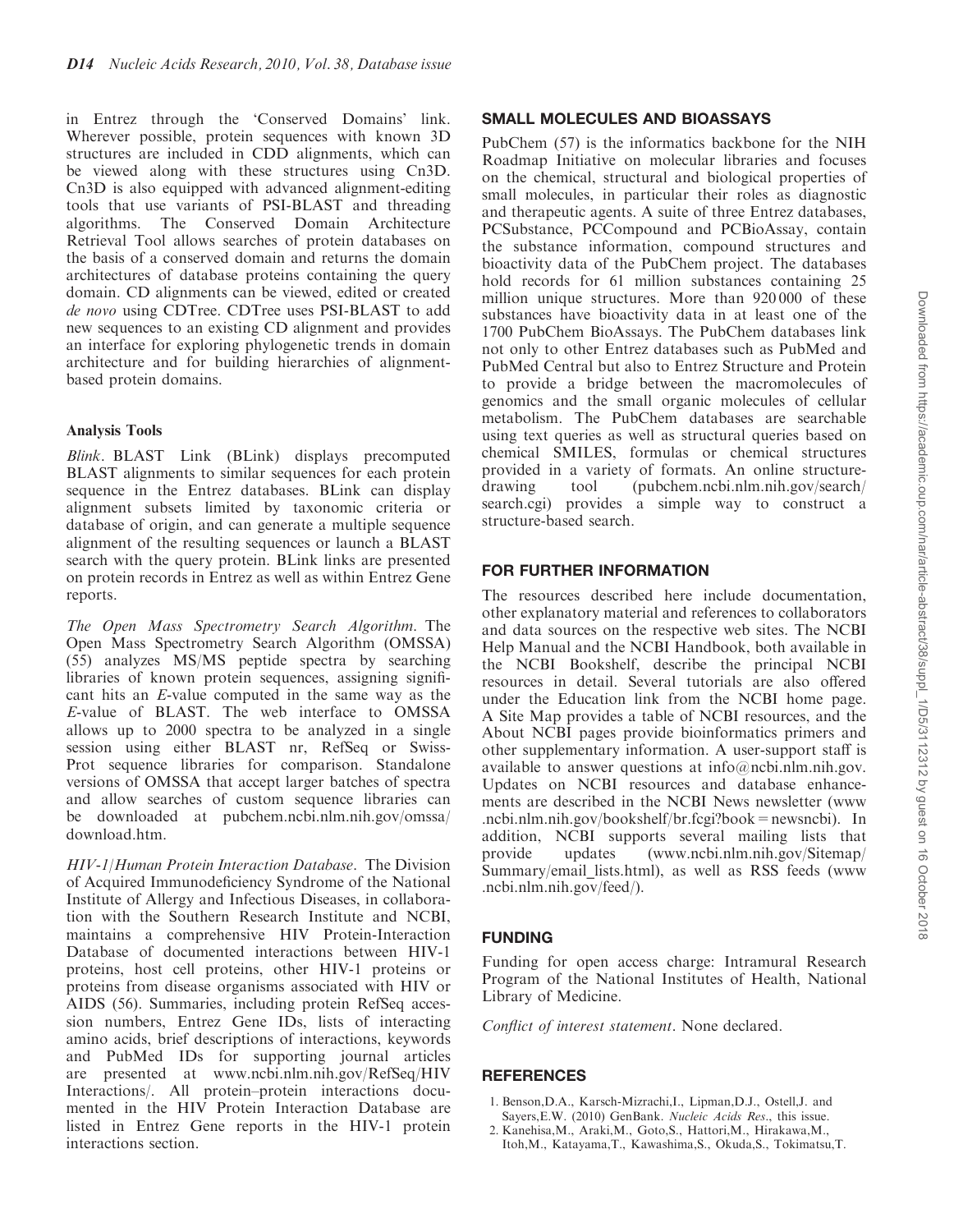et al. (2008) KEGG for linking genomes to life and the

- environment. Nucleic Acids Res., 36, D480–D484. 3. Kanehisa,M. and Goto,S. (2000) KEGG: kyoto encyclopedia of genes and genomes. Nucleic Acids Res., 28, 27–30.
- 4. Kanehisa,M., Goto,S., Hattori,M., Aoki-Kinoshita,K.F., Itoh,M., Kawashima,S., Katayama,T., Araki,M. and Hirakawa,M. (2006) From genomics to chemical genomics: new developments in KEGG. Nucleic Acids Res., 34, D354–D357.
- 5. Keseler,I.M., Bonavides-Martinez,C., Collado-Vides,J., Gama-Castro,S., Gunsalus,R.P., Johnson,D.A., Krummenacker,M., Nolan,L.M., Paley,S., Paulsen,I.T. et al. (2009) EcoCyc: a comprehensive view of Escherichia coli biology. Nucleic Acids Res., 37, D464–D470.
- 6. Papadopoulos,J.S. and Agarwala,R. (2007) COBALT: constraintbased alignment tool for multiple protein sequences. Bioinformatics, 23, 1073–1079.
- 7. Pagon,R.A. (2006) GeneTests: an online genetic information resource for health care providers. J. Med. Libr. Assoc., 94, 343–348.
- 8. Waggoner,D.J. and Pagon,R.A. (2009) Internet resources in medical genetics. Curr. Protoc. Hum. Genet., Chapter 9, Unit 9 12.
- 9. Ji,L., Barrett,T., Ayanbule,O., Troup,D.B., Rudnev,D., Muertter,R.N., Tomashevsky,M., Soboleva,A. and Slotta,D.J. (2010) NCBI Peptidome: a new repository for mass spectrometry proteomics data. Nucleic Acids Res., this issue.
- 10. Shumway,M. (2010) The Sequence Read Archive (SRA)–a worldwide resource. Nucleic Acids Res., this issue.
- 11. Schuler,G.D., Epstein,J.A., Ohkawa,H. and Kans,J.A. (1996) Entrez: molecular biology database and retrieval system. Methods Enzymol., 266, 141–162.
- 12. Altschul,S.F., Gish,W., Miller,W., Myers,E.W. and Lipman,D.J. (1990) Basic local alignment search tool. J. Mol. Biol., 215,  $403 - 410$
- 13. Altschul,S.F., Madden,T.L., Schaffer,A.A., Zhang,J., Zhang,Z., Miller,W. and Lipman,D.J. (1997) Gapped BLAST and PSI-BLAST: a new generation of protein database search programs. Nucleic Acids Res., 25, 3389–3402.
- 14. Ye,J., McGinnis,S. and Madden,T.L. (2006) BLAST: improvements for better sequence analysis. Nucleic Acids Res., 34, W6–W9.
- 15. Zhang,Z., Schwartz,S., Wagner,L. and Miller,W. (2000) A greedy algorithm for aligning DNA sequences. J. Comput. Biol., 7, 203–214.
- 16. Ma,B., Tromp,J. and Li,M. (2002) PatternHunter: faster and more sensitive homology search. Bioinformatics, 18, 440-445.
- 17. Sewell,W. (1964) Medical Subject Headings in Medlars. Bull. Med. Libr. Assoc., **52**, 164-170.
- 18. Sequeira,E. (2003) PubMed Central–three years old and growing stronger. ARL, 228, 5–9.
- 19. Maglott,D., Ostell,J., Pruitt,K.D. and Tatusova,T. (2007) Entrez Gene: gene-centered information at NCBI. Nucleic Acids Res., 35, D26–D31.
- 20. Schuler,G.D. (1997) Pieces of the puzzle: expressed sequence tags and the catalog of human genes. J. Mol. Med., 75, 694–698.
- 21. Amberger,J., Bocchini,C.A., Scott,A.F. and Hamosh,A. (2009) McKusick's Online Mendelian Inheritance in Man (OMIM). Nucleic Acids Res., 37, D793–D796.
- 22. Eppig,J.T., Blake,J.A., Bult,C.J., Kadin,J.A. and Richardson,J.E. (2007) The mouse genome database (MGD): new features facilitating a model system. Nucleic Acids Res., 35, D630–D637.
- 23. Sprague,J., Bayraktaroglu,L., Clements,D., Conlin,T., Fashena,D., Frazer,K., Haendel,M., Howe,D.G., Mani,P., Ramachandran,S. et al. (2006) The Zebrafish Information Network: the zebrafish model organism database. Nucleic Acids Res., 34, D581–D585.
- 24. Hong,E.L., Balakrishnan,R., Dong,Q., Christie,K.R., Park,J., Binkley,G., Costanzo,M.C., Dwight,S.S., Engel,S.R., Fisk,D.G. et al. (2008) Gene Ontology annotations at SGD: new data sources and annotation methods. Nucleic Acids Res., 36, D577–D581.
- 25. Tatusov,R.L., Fedorova,N.D., Jackson,J.D., Jacobs,A.R., Kiryutin,B., Koonin,E.V., Krylov,D.M., Mazumder,R., Mekhedov,S.L., Nikolskaya,A.N. et al. (2003) The COG database: an updated version includes eukaryotes. BMC Bioinformatics, 4, 41.
- 26. Crosby,M.A., Goodman,J.L., Strelets,V.B., Zhang,P. and Gelbart,W.M. (2007) FlyBase: genomes by the dozen. Nucleic Acids Res., 35, D486–D491.
- 27. Pruitt,K.D., Tatusova,T., Klimke,W. and Maglott,D.R. (2009) NCBI Reference Sequences: current status, policy and new initiatives. Nucleic Acids Res., 37, D32–D36.
- 28. Kapustin,Y., Souvorov,A., Tatusova,T. and Lipman,D. (2008) Splign: algorithms for computing spliced alignments with identification of paralogs. Biol. Direct., 3, 20.
- 29. Needleman,S.B. and Wunsch,C.D. (1970) A general method applicable to the search for similarities in the amino acid sequence of two proteins. J. Mol. Biol., 48, 443–453.
- 30. Tatusova,T.A., Karsch-Mizrachi,I. and Ostell,J.A. (1999) Complete genomes in WWW Entrez: data representation and analysis. Bioinformatics, 15, 536–543.
- 31. Knutsen,T., Gobu,V., Knaus,R., Padilla-Nash,H., Augustus,M., Strausberg,R.L., Kirsch,I.R., Sirotkin,K. and Ried,T. (2005) The interactive online SKY/M-FISH & CGH database and the Entrez cancer chromosomes search database: linkage of chromosomal aberrations with the genome sequence. Genes Chromosomes Cancer, 44, 52–64.
- 32. Mitelman,F., Mertens,F. and Johansson,B. (1997) A breakpoint map of recurrent chromosomal rearrangements in human neoplasia. Nat. Genet., 15, 417–474.
- 33. Klimke,W. (2009) Protein clusters. Nucleic Acids Res., this issue.
- 34. Ghedin,E., Sengamalay,N.A., Shumway,M., Zaborsky,J., Feldblyum,T., Subbu,V., Spiro,D.J., Sitz,J., Koo,H., Bolotov,P. et al. (2005) Large-scale sequencing of human influenza reveals the dynamic nature of viral genome evolution. Nature, 437, 1162–1166.
- 35. Manolio,T.A., Rodriguez,L.L., Brooks,L., Abecasis,G., Ballinger,D., Daly,M., Donnelly,P., Faraone,S.V., Frazer,K., Gabriel, S. et al. (2007) New models of collaboration in genomewide association studies: the Genetic Association Information Network. Nat. Genet., 39, 1045–1051.
- 36. Sherry,S.T., Ward,M.H., Kholodov,M., Baker,J., Phan,L., Smigielski,E.M. and Sirotkin,K. (2001) dbSNP: the NCBI database of genetic variation. Nucleic Acids Res., 29, 308–311.
- 37. Blumenfeld,O.O. and Patnaik,S.K. (2004) Allelic genes of blood group antigens: a source of human mutations and cSNPs documented in the Blood Group Antigen Gene Mutation Database. Hum. Mutat., 23, 8–16.
- 38. Helmberg,W., Dunivin,R. and Feolo,M. (2004) The sequencingbased typing tool of dbMHC: typing highly polymorphic gene sequences. Nucleic Acids Res., 32, W173–W175.
- 39. Lenffer,J., Nicholas,F.W., Castle,K., Rao,A., Gregory,S., Poidinger,M., Mailman,M.D. and Ranganathan,S. (2006) OMIA (Online Mendelian Inheritance in Animals): an enhanced platform and integration into the Entrez search interface at NCBI. Nucleic Acids Res., 34, D599–D601.
- 40. Barrett,T., Troup,D.B., Wilhite,S.E., Ledoux,P., Rudnev,D., Evangelista,C., Kim,I.F., Soboleva,A., Tomashevsky,M., Marshall,K.A. et al. (2009) NCBI GEO: archive for highthroughput functional genomic data. Nucleic Acids Res., 37, D885–D890.
- 41. Brazma,A., Hingamp,P., Quackenbush,J., Sherlock,G., Spellman,P., Stoeckert,C., Aach,J., Ansorge,W., Ball,C.A., Causton,H.C. et al. (2001) Minimum information about a microarray experiment (MIAME)-toward standards for microarray data. Nat. Genet., 29, 365–371.
- 42. Whetzel,P.L., Parkinson,H., Causton,H.C., Fan,L., Fostel,J., Fragoso,G., Game,L., Heiskanen,M., Morrison,N., Rocca-Serra,P. et al. (2006) The MGED Ontology: a resource for semantics-based description of microarray experiments. Bioinformatics, 22, 866-873.
- 43. Geschwind,D. (2004) GENSAT: a genomic resource for neuroscience research. Lancet Neurol., 3, 82.
- 44. Gong,S., Zheng,C., Doughty,M.L., Losos,K., Didkovsky,N., Schambra,U.B., Nowak,N.J., Joyner,A., Leblanc,G., Hatten,M.E. et al. (2003) A gene expression atlas of the central nervous system based on bacterial artificial chromosomes. Nature, 425, 917–925.
- 45. Heintz,N. (2004) Gene expression nervous system atlas (GENSAT). Nat. Neurosci., 7, 483.
- 46. Wang,Y., Addess,K.J., Chen,J., Geer,L.Y., He,J., He,S., Lu,S., Madej,T., Marchler-Bauer,A., Thiessen,P.A. et al. (2007)